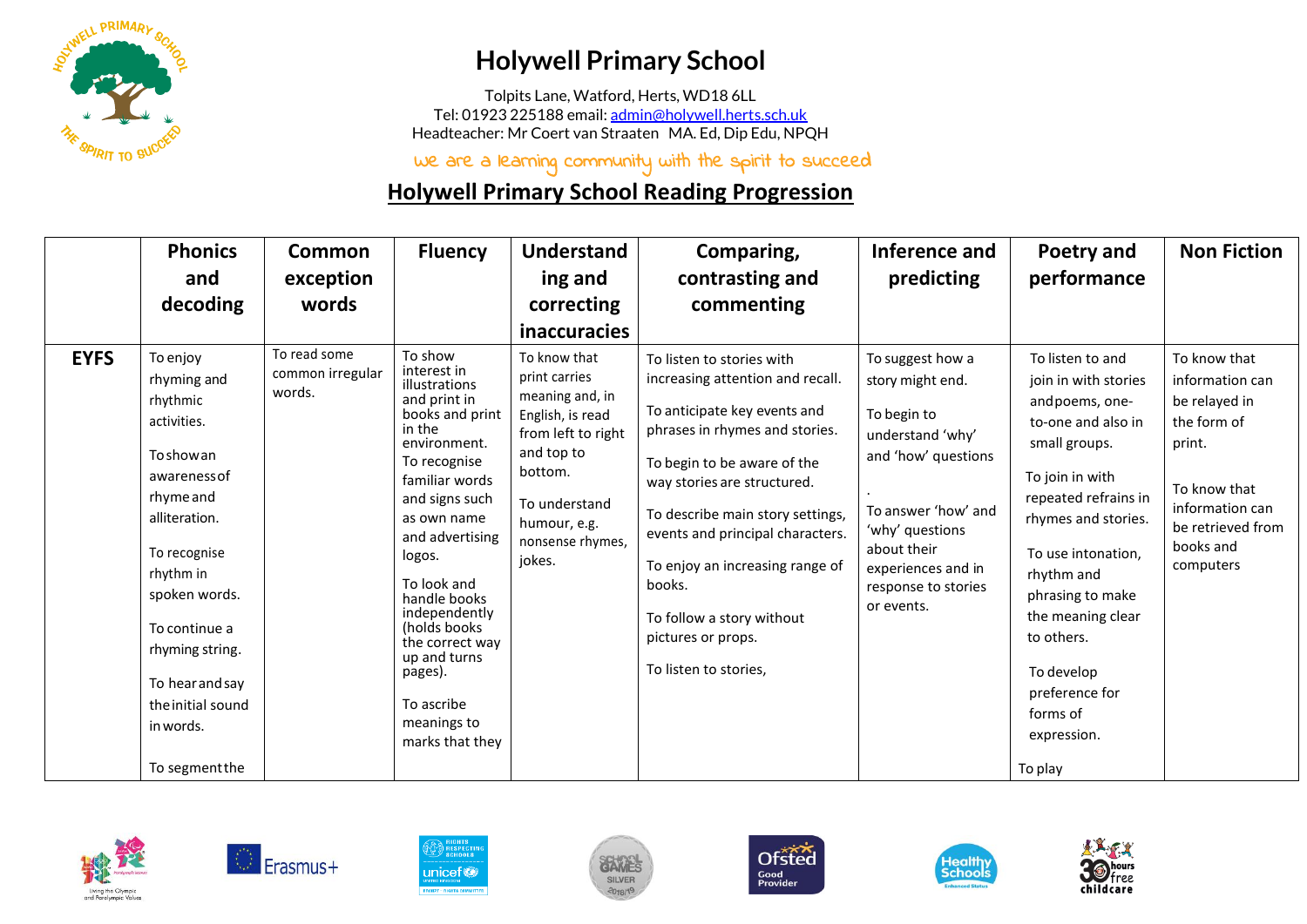| sounds in simple               | see in different              |  | cooperatively as     |  |
|--------------------------------|-------------------------------|--|----------------------|--|
| words and blend                | places.                       |  | part of a group to   |  |
| themtogether                   | To begin to                   |  | develop and act      |  |
| and know which                 | break the flow                |  | out a narrative.     |  |
| letter represents              | of speech into                |  | To express           |  |
| some of them.                  | words.                        |  | themselves           |  |
|                                |                               |  | effectively, showing |  |
| To link sounds                 | To begin to<br>read words and |  | awareness of         |  |
| to letters,                    | simple                        |  | listeners' needs     |  |
| naming and                     | sentences.                    |  |                      |  |
| sounding the                   | To read and                   |  |                      |  |
| letters of the                 | understand                    |  |                      |  |
|                                | simple                        |  |                      |  |
| alphabet.                      | sentences                     |  |                      |  |
|                                |                               |  |                      |  |
| To use phonic                  |                               |  |                      |  |
| knowledge to<br>decode regular |                               |  |                      |  |
| words and read                 |                               |  |                      |  |
| them aloud                     |                               |  |                      |  |
| accurately                     |                               |  |                      |  |
|                                |                               |  |                      |  |
|                                |                               |  |                      |  |
|                                |                               |  |                      |  |
|                                |                               |  |                      |  |
|                                |                               |  |                      |  |
|                                |                               |  |                      |  |
|                                |                               |  |                      |  |
|                                |                               |  |                      |  |
|                                |                               |  |                      |  |
|                                |                               |  |                      |  |
|                                |                               |  |                      |  |
|                                |                               |  |                      |  |
|                                |                               |  |                      |  |
|                                |                               |  |                      |  |
|                                |                               |  |                      |  |
|                                |                               |  |                      |  |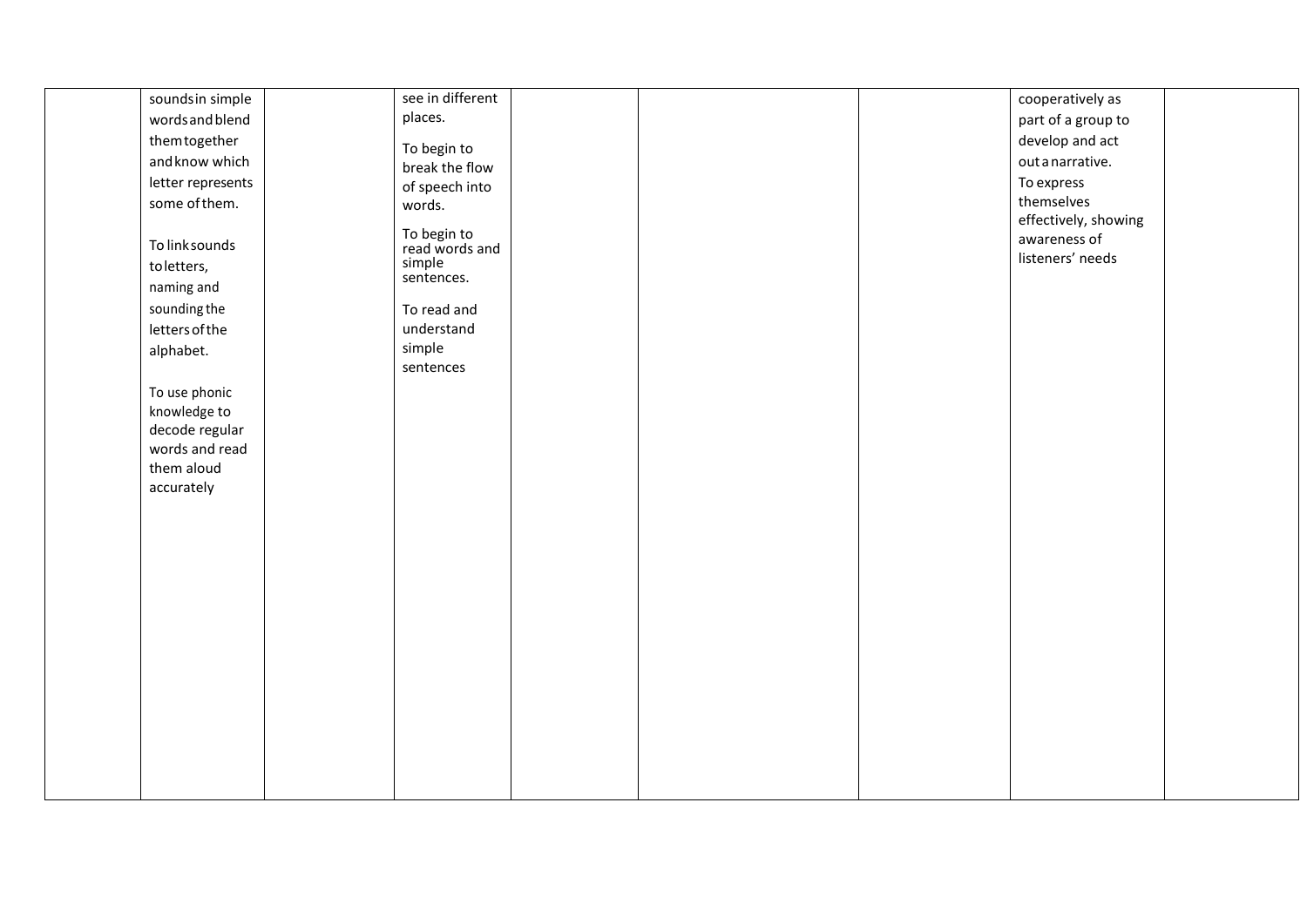|        | <b>Phonics and</b>                                                                                                                                                                                                                                                                                                                                                                                                                                                              | <b>Common</b>                                                                                                                                              | <b>Fluency</b>                                                                                                                                                                                                                                                                     | <b>Understanding</b>                                                                 | Comparing,                                                                                                                                                                                                                                                                                                                                                                                                                                                                                                                                    | <b>Inference</b>                                                                                                                        | Poetry and                          | <b>Non Fiction</b> |
|--------|---------------------------------------------------------------------------------------------------------------------------------------------------------------------------------------------------------------------------------------------------------------------------------------------------------------------------------------------------------------------------------------------------------------------------------------------------------------------------------|------------------------------------------------------------------------------------------------------------------------------------------------------------|------------------------------------------------------------------------------------------------------------------------------------------------------------------------------------------------------------------------------------------------------------------------------------|--------------------------------------------------------------------------------------|-----------------------------------------------------------------------------------------------------------------------------------------------------------------------------------------------------------------------------------------------------------------------------------------------------------------------------------------------------------------------------------------------------------------------------------------------------------------------------------------------------------------------------------------------|-----------------------------------------------------------------------------------------------------------------------------------------|-------------------------------------|--------------------|
|        | decoding                                                                                                                                                                                                                                                                                                                                                                                                                                                                        | exception                                                                                                                                                  |                                                                                                                                                                                                                                                                                    | and correcting                                                                       | contrasting and                                                                                                                                                                                                                                                                                                                                                                                                                                                                                                                               | and                                                                                                                                     | performance                         |                    |
|        |                                                                                                                                                                                                                                                                                                                                                                                                                                                                                 | words                                                                                                                                                      |                                                                                                                                                                                                                                                                                    | <b>inaccuracies</b>                                                                  | commenting                                                                                                                                                                                                                                                                                                                                                                                                                                                                                                                                    | predicting                                                                                                                              |                                     |                    |
| Year 1 | To apply phonic<br>knowledge and<br>skills as the route<br>to decode words.<br>To blend sounds in<br>unfamiliar words<br>using the GPCs<br>that they have<br>been taught.<br>To respond<br>speedily, giving<br>the correct sound<br>to graphemes for<br>all of the 40+<br>phonemes.<br>To read words<br>containing taught<br>GPCs.<br>To read words<br>containing -s, -es,<br>-ing,-ed and -est<br>endings.<br>To read words with<br>contractions, e.g.<br>I'm, I'll and we'll. | To read Y1<br>common<br>exception<br>words, noting<br>unusual<br>correspondence<br>s between<br>spelling and<br>sound and<br>wherethese<br>occur in words. | To accurately<br>read texts<br>that are<br>consistent<br>with their<br>developing<br>phonic<br>knowledge,<br>that do not<br>require them<br>to use other<br>strategies to<br>work out<br>words.<br>To reread texts<br>to build up<br>fluency and<br>confidence in<br>word reading. | To check that a text<br>makes sense to them as<br>they read and to self-<br>correct. | To listen to and discuss a<br>wide range of fiction,<br>non-fiction and poetry at<br>a level beyond that at<br>which they can read<br>independently.<br>To link what they have<br>readorhavereadto<br>them to their own<br>experiences.<br>To retell familiar stories in<br>increasing detail.<br>To join in with discussions<br>about a text, taking turns<br>and listening to what<br>others say.<br>To discuss the<br>significance of titles and<br>events.<br>To discuss word meaning<br>and link new meanings to<br>those already known. | To begin<br>to make<br>simple<br>inference<br>S.<br>To predict what<br>might happen on<br>the basis of what<br>has been read so<br>far. | To recite simple<br>poems by heart. |                    |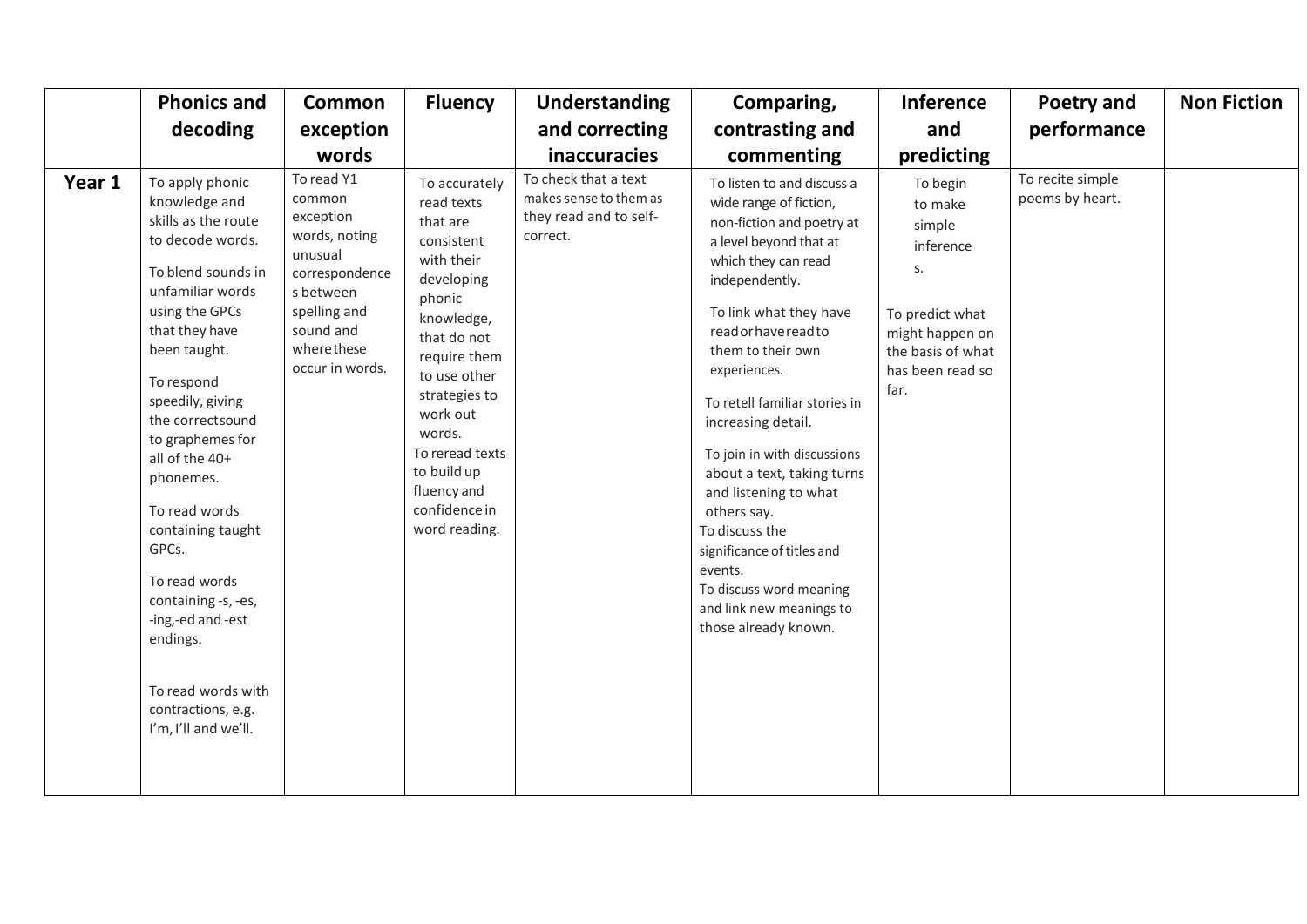|        | <b>Phonics and</b>                                                                                                                                                                                                                                                                                                                                                                                                                                                                                        | <b>Common</b>                                                                                                                                                                          | <b>Fluency</b>                                                                                                                                                                                                                                                                                                                                                                                                                                                                  | Understanding                                                                                                                                                                                                                                            | Comparing,                                                                                                                                                                                                                                                                                                                                                                                                                                                                                                                                                                                                                                                                                                                                                                                                                                                                                                                       | <b>Inference</b>                                                                                                                                                            | <b>Poetry and</b>                                                                                                                                                               | <b>Non</b>                                                                              |
|--------|-----------------------------------------------------------------------------------------------------------------------------------------------------------------------------------------------------------------------------------------------------------------------------------------------------------------------------------------------------------------------------------------------------------------------------------------------------------------------------------------------------------|----------------------------------------------------------------------------------------------------------------------------------------------------------------------------------------|---------------------------------------------------------------------------------------------------------------------------------------------------------------------------------------------------------------------------------------------------------------------------------------------------------------------------------------------------------------------------------------------------------------------------------------------------------------------------------|----------------------------------------------------------------------------------------------------------------------------------------------------------------------------------------------------------------------------------------------------------|----------------------------------------------------------------------------------------------------------------------------------------------------------------------------------------------------------------------------------------------------------------------------------------------------------------------------------------------------------------------------------------------------------------------------------------------------------------------------------------------------------------------------------------------------------------------------------------------------------------------------------------------------------------------------------------------------------------------------------------------------------------------------------------------------------------------------------------------------------------------------------------------------------------------------------|-----------------------------------------------------------------------------------------------------------------------------------------------------------------------------|---------------------------------------------------------------------------------------------------------------------------------------------------------------------------------|-----------------------------------------------------------------------------------------|
|        | decoding                                                                                                                                                                                                                                                                                                                                                                                                                                                                                                  | exception                                                                                                                                                                              |                                                                                                                                                                                                                                                                                                                                                                                                                                                                                 | and correcting                                                                                                                                                                                                                                           | contrasting and                                                                                                                                                                                                                                                                                                                                                                                                                                                                                                                                                                                                                                                                                                                                                                                                                                                                                                                  | and                                                                                                                                                                         | performance                                                                                                                                                                     | <b>Fiction</b>                                                                          |
|        |                                                                                                                                                                                                                                                                                                                                                                                                                                                                                                           | words                                                                                                                                                                                  |                                                                                                                                                                                                                                                                                                                                                                                                                                                                                 | inaccuracies                                                                                                                                                                                                                                             | commenting                                                                                                                                                                                                                                                                                                                                                                                                                                                                                                                                                                                                                                                                                                                                                                                                                                                                                                                       | predicting                                                                                                                                                                  |                                                                                                                                                                                 |                                                                                         |
| Year 2 | To continue to<br>apply phonic<br>knowledge and<br>skills as the<br>route to decode<br>words until<br>automatic<br>decoding has<br>become<br>embedded and<br>reading is fluent.<br>To read<br>accurately by<br>blending the<br>sounds in words<br>that contain the<br>graphemes<br>taught so far,<br>especially<br>recognising<br>alternative<br>sounds for<br>graphemes.<br>To accurately<br>read most words<br>of two or more<br>syllables.<br>To read most<br>words containing<br>common<br>suffixes.* | To read most<br>Y1 and Y2<br>common<br>exception<br>words*,<br>noting<br>unusual<br>corresponde<br>nces<br>between<br>spelling and<br>sound and<br>where these<br>occur in the<br>word | To read aloud<br>books (closely<br>matched to<br>their<br>improving<br>phonic<br>knowledge),<br>sounding out<br>unfamiliar<br>words<br>accurately,<br>automatically<br>and without<br>undue<br>hesitation.<br>To reread<br>these books<br>to build up<br>fluency and<br>confidence in<br>word<br>reading.<br>To read words<br>accurately and<br>fluently without<br>overt sounding<br>and blending,<br>e.g. at over 90<br>words per<br>minute, in age-<br>appropriate<br>texts. | To show understanding<br>by drawing on what<br>they already know or<br>on background<br>information<br>and vocabulary provided<br>by the teacher.<br>To check that the text<br>makes sense to them as<br>they read and to correct<br>inaccurate reading. | To participate in discussion about<br>books, poems and other works<br>that are read to them<br>(at a level beyond at which<br>they can read independently)<br>and those that they can read<br>for themselves, explaining their<br>understanding and expressing<br>their views.<br>To become increasingly familiar<br>with and to retell a wide range<br>of stories, fairy stories and<br>traditional tales.<br>To discuss the sequence of<br>events in books and how items of<br>information are related.<br>To recognise simple recurring<br>literarylanguage in stories and<br>poetry.<br>To ask and answer questions<br>about atext.<br>Tomakelinksbetween the text<br>they are reading and other texts<br>they have read (in texts that they<br>can read independently).<br>To discuss and clarify the<br>meanings of words, linking new<br>meanings to known vocabulary.<br>To discuss their favourite words<br>and phrases | To make<br>inferences on<br>the basis of<br>what is being<br>said and done.<br>To predict what<br>might happen on<br>the basis of what<br>has been read so far<br>in a text | To continue to build up<br>a repertoire of poems<br>learnt by heart,<br>appreciating these and<br>reciting some with<br>appropriate intonation<br>to make the meaning<br>clear. | To recognise<br>that non-fiction<br>books are often<br>structured in<br>different ways. |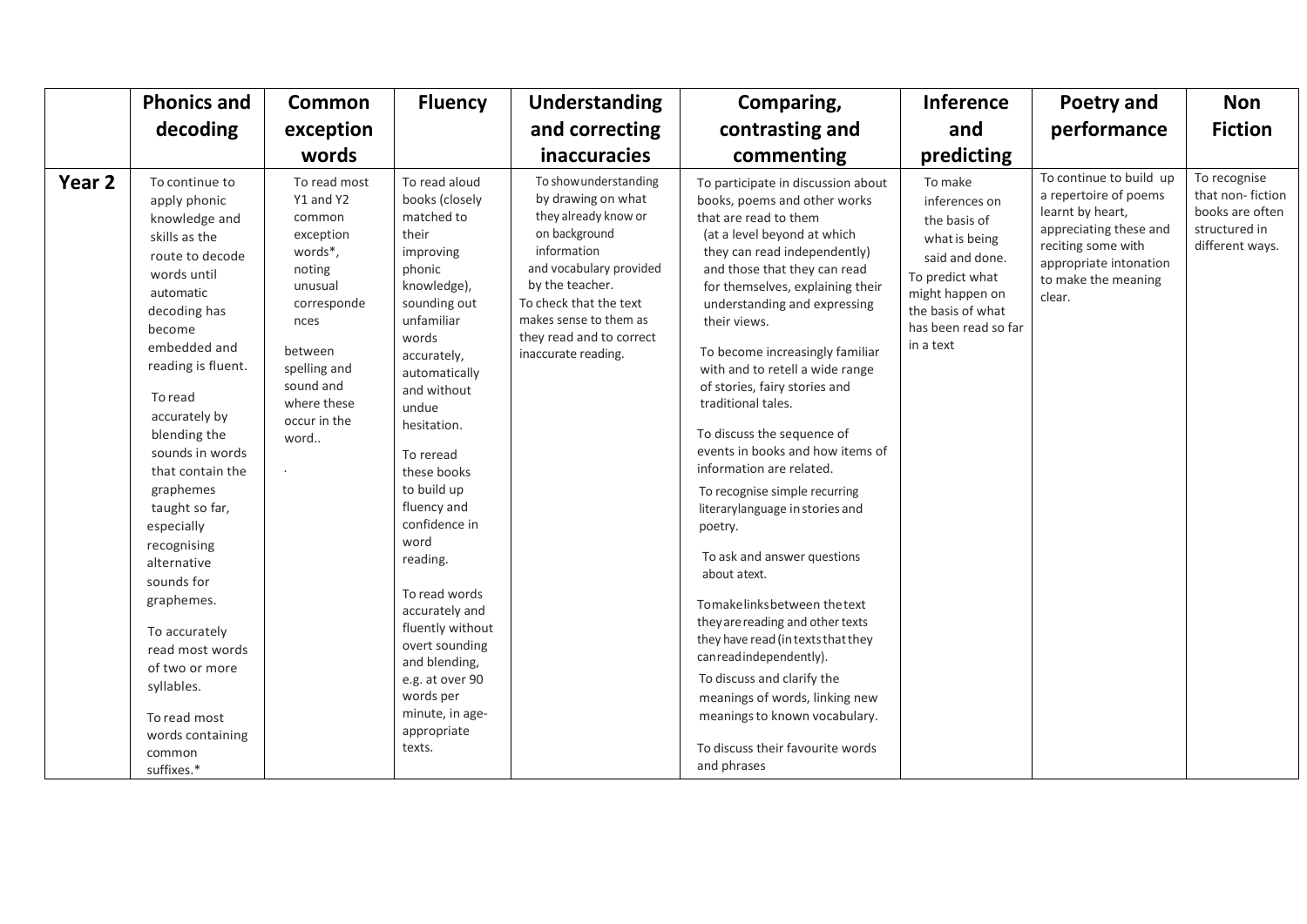|                   | <b>Phonics and</b>                                                                                                                                                                                                                                                                                                                                                                                                                                                                                                                                                    | <b>Common</b>                                     | <b>Fluency</b>                                                                                                                                                                                                                                     | <b>Understanding</b> | Comparing,                                                                                                                                                                                                                                                                                                                                                                                                                                             | Inference and                                                                                                                                                                                                             | Poetry and                                                                                                                                                                                                       | <b>Non Fiction</b>                                                      |
|-------------------|-----------------------------------------------------------------------------------------------------------------------------------------------------------------------------------------------------------------------------------------------------------------------------------------------------------------------------------------------------------------------------------------------------------------------------------------------------------------------------------------------------------------------------------------------------------------------|---------------------------------------------------|----------------------------------------------------------------------------------------------------------------------------------------------------------------------------------------------------------------------------------------------------|----------------------|--------------------------------------------------------------------------------------------------------------------------------------------------------------------------------------------------------------------------------------------------------------------------------------------------------------------------------------------------------------------------------------------------------------------------------------------------------|---------------------------------------------------------------------------------------------------------------------------------------------------------------------------------------------------------------------------|------------------------------------------------------------------------------------------------------------------------------------------------------------------------------------------------------------------|-------------------------------------------------------------------------|
|                   | decoding                                                                                                                                                                                                                                                                                                                                                                                                                                                                                                                                                              | exception                                         |                                                                                                                                                                                                                                                    | and correcting       | contrasting and                                                                                                                                                                                                                                                                                                                                                                                                                                        | predicting                                                                                                                                                                                                                | performance                                                                                                                                                                                                      |                                                                         |
|                   |                                                                                                                                                                                                                                                                                                                                                                                                                                                                                                                                                                       | words                                             |                                                                                                                                                                                                                                                    | inaccuracies         | commenting                                                                                                                                                                                                                                                                                                                                                                                                                                             |                                                                                                                                                                                                                           |                                                                                                                                                                                                                  |                                                                         |
| Year <sub>3</sub> | To use their<br>phonic knowledge<br>to decode quickly<br>and accurately<br>(may still need<br>support to read<br>longer unknown<br>words).<br>To apply their<br>growing knowledge<br>of root words and<br>prefixes, including<br>in-, im-, il-, ir-, dis-,<br>mis-, un-, re-, sub-,<br>inter-, super-, anti-<br>and auto-to begin<br>to read aloud.*<br>To apply their<br>growing knowledge<br>of root words and<br>suffixes/word<br>endings, including-<br>ation,<br>-ly, -ous, -ture, -<br>sure, -sion,<br>-tion, -ssion and -<br>cian, to begin to<br>read aloud.* | To begin to<br>read Y3/Y4<br>exception<br>words.* | At this stage,<br>teaching<br>comprehensio<br>n skills should<br>betaking<br>precedence<br>over teaching<br>word reading<br>and fluency<br>specifically.<br>Any focus on<br>word reading<br>should<br>support the<br>development<br>of vocabulary. |                      | To recognise, listen to<br>and discuss a wide range<br>of fiction, poetry, plays,<br>non-fiction and<br>reference books or<br>textbooks.<br>To use appropriate<br>terminology when<br>discussing texts (plot,<br>character, setting).<br>To check that the text<br>makes sense to them,<br>discussing their<br>understanding and<br>explaining the meaning<br>of words in context.<br>To discuss authors' choice<br>of words and phrases for<br>effect | To ask and answer<br>questions<br>appropriately, including<br>some simple inference<br>questions based on<br>characters' feelings,<br>thoughts and motives.<br>To justify predictions<br>using evidence from the<br>text. | To prepare and<br>perform poems<br>and play scripts<br>that show some<br>awareness of the<br>audience when<br>reading aloud.<br>To begin to use<br>appropriate<br>intonation and<br>volume when<br>reading aloud | To retrieve and<br>record<br>information<br>from non-<br>fiction texts. |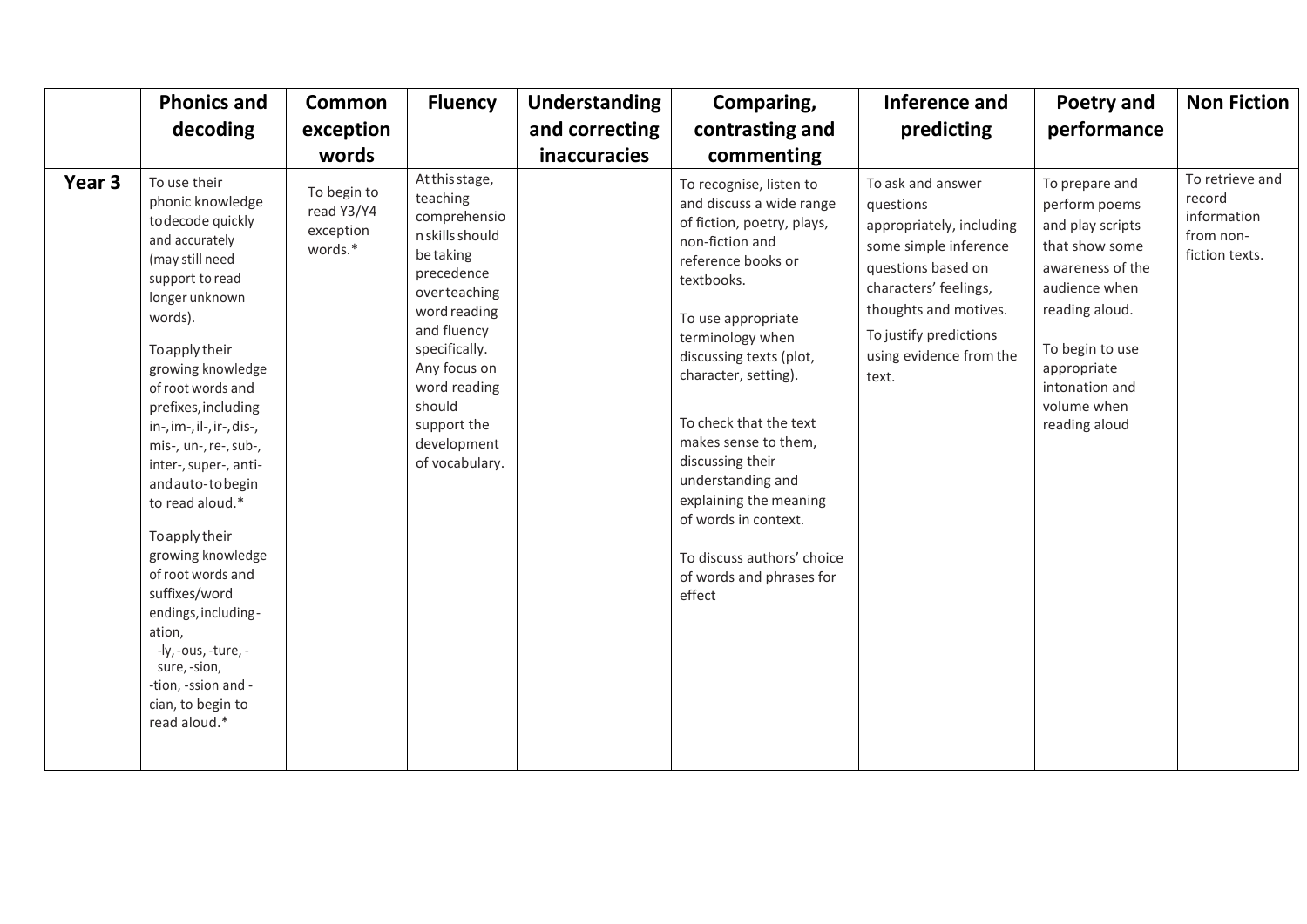|        | <b>Phonics</b><br>and<br>decoding                                                                                                                                                                                                                | <b>Common</b><br>exception<br>words                                                                                                           | <b>Fluency</b>                                                                                                                                                                                                                                  | <b>Understand</b><br>ing and<br>correcting<br><b>inaccuracies</b> | Comparing,<br>contrasting and<br>commenting                                                                                                                                                                                                                                                                                                                                                                                                                                                                                                                                                                                 | Inference and<br>predicting                                                                                                                                                                                                                | Poetry and<br>performance                                                                                                                                                                                                                                                                                  | <b>Non Fiction</b>                                                                                                                                                                                                                |
|--------|--------------------------------------------------------------------------------------------------------------------------------------------------------------------------------------------------------------------------------------------------|-----------------------------------------------------------------------------------------------------------------------------------------------|-------------------------------------------------------------------------------------------------------------------------------------------------------------------------------------------------------------------------------------------------|-------------------------------------------------------------------|-----------------------------------------------------------------------------------------------------------------------------------------------------------------------------------------------------------------------------------------------------------------------------------------------------------------------------------------------------------------------------------------------------------------------------------------------------------------------------------------------------------------------------------------------------------------------------------------------------------------------------|--------------------------------------------------------------------------------------------------------------------------------------------------------------------------------------------------------------------------------------------|------------------------------------------------------------------------------------------------------------------------------------------------------------------------------------------------------------------------------------------------------------------------------------------------------------|-----------------------------------------------------------------------------------------------------------------------------------------------------------------------------------------------------------------------------------|
| Year 4 | To read most<br>words fluently<br>and attempt to<br>decode any<br>unfamiliar<br>words with<br>increasing speed<br>and skill.<br>To apply their<br>knowledge of root<br>words, prefixes<br>and suffixes/word<br>endings to read<br>aloud fluently | To read all Y3/Y4<br>exception words*,<br>discussing the<br>unusual<br>correspondences<br>between spelling<br>and these occur in<br>the word. | At this stage,<br>teaching<br>comprehension<br>skills should be<br>taking<br>precedence over<br>teaching word<br>reading and<br>fluency<br>specifically. Any<br>focus on word<br>reading should<br>support the<br>development of<br>vocabulary. |                                                                   | To discuss and compare texts<br>from a wide variety of genres and<br>writers.<br>To read for a range of purposes.<br>To identify themes and<br>conventions in a wide range of<br>books.<br>To refer to authorial style,<br>overall themes (e.g. triumph of<br>good over evil) and features<br>(e.g. greeting in letters, a diary<br>written in the first person or the<br>use of presentational devices<br>such as numbering and<br>headings).<br>To identify how language,<br>structure and presentation<br>contribute to meaning.<br>To identify main ideas drawn from<br>more than one paragraph and<br>summarise these. | To draw inferences<br>from characters'<br>feelings, thoughts and<br>motives that justifies<br>their actions,<br>supporting their views<br>with evidence from<br>the text.<br>To justify predictions<br>from details stated and<br>implied. | To recognise and<br>discuss some<br>different forms of<br>poetry (e.g. free verse<br>or narrative poetry).<br>To prepare and perform<br>poems and play scripts<br>with appropriate<br>techniques (intonation,<br>tone, volume and<br>action) to show<br>awareness of the<br>audience when reading<br>aloud | To use all of the<br>organisational<br>devices available<br>within a non-<br>fiction text to<br>retrieve, record<br>and discuss<br>information.<br>To use dictionaries<br>to check the<br>meaning of words<br>that they have read |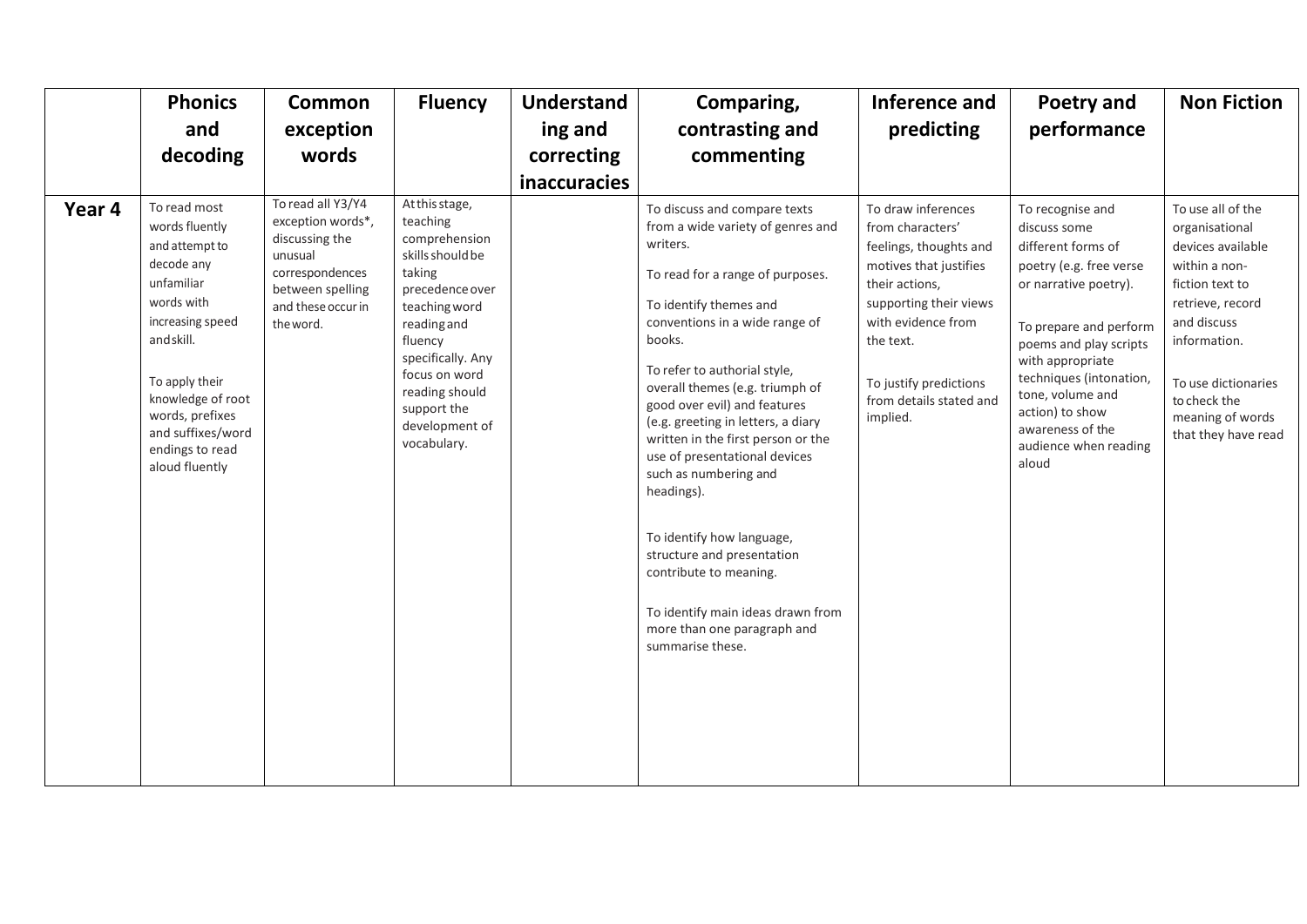|        | <b>Phonics</b>                                                                                                                                                                                                                                                                                                                                                                                                                                                 | Common                                                                                                                                                                 | <b>Fluency</b>                                                                                                                                                                                                                                  | <b>Understand</b>   | Comparing,                                                                                                                                                                                                                                                                                                                                                                                                                                                                                                                                                              | Inference and                                                                                                                                                                                               | Poetry and                                                                                                                | <b>Non Fiction</b>                                                                                                                                       |
|--------|----------------------------------------------------------------------------------------------------------------------------------------------------------------------------------------------------------------------------------------------------------------------------------------------------------------------------------------------------------------------------------------------------------------------------------------------------------------|------------------------------------------------------------------------------------------------------------------------------------------------------------------------|-------------------------------------------------------------------------------------------------------------------------------------------------------------------------------------------------------------------------------------------------|---------------------|-------------------------------------------------------------------------------------------------------------------------------------------------------------------------------------------------------------------------------------------------------------------------------------------------------------------------------------------------------------------------------------------------------------------------------------------------------------------------------------------------------------------------------------------------------------------------|-------------------------------------------------------------------------------------------------------------------------------------------------------------------------------------------------------------|---------------------------------------------------------------------------------------------------------------------------|----------------------------------------------------------------------------------------------------------------------------------------------------------|
|        | and                                                                                                                                                                                                                                                                                                                                                                                                                                                            | exception                                                                                                                                                              |                                                                                                                                                                                                                                                 | ing and             | contrasting and                                                                                                                                                                                                                                                                                                                                                                                                                                                                                                                                                         | predicting                                                                                                                                                                                                  | performance                                                                                                               |                                                                                                                                                          |
|        | decoding                                                                                                                                                                                                                                                                                                                                                                                                                                                       | words                                                                                                                                                                  |                                                                                                                                                                                                                                                 | correcting          | commenting                                                                                                                                                                                                                                                                                                                                                                                                                                                                                                                                                              |                                                                                                                                                                                                             |                                                                                                                           |                                                                                                                                                          |
|        |                                                                                                                                                                                                                                                                                                                                                                                                                                                                |                                                                                                                                                                        |                                                                                                                                                                                                                                                 | <b>inaccuracies</b> |                                                                                                                                                                                                                                                                                                                                                                                                                                                                                                                                                                         |                                                                                                                                                                                                             |                                                                                                                           |                                                                                                                                                          |
| Year 5 | To read most<br>words fluently<br>and attempt to<br>decode any<br>unfamiliar<br>words with<br>increasing<br>speed and skill,<br>recognising<br>their meaning<br>through<br>contextual<br>cues.<br>To apply their<br>growing<br>knowledge of<br>root words,<br>prefixes and<br>suffixes/ word<br>endings, including<br>-sion, -tion, -cial, -<br>tial, -ant/-ance/-<br>ancy, -ent/- ence/-<br>ency, -able/-ably<br>and -ible/ibly, to<br>read aloud<br>fluently | To read most<br>Y5/Y6<br>exception<br>words,<br>discussing the<br>unusual<br>correspondences<br>between spelling<br>and sound and<br>where these occur<br>in the word. | At this stage,<br>teaching<br>comprehension<br>skills should be<br>taking<br>precedence over<br>teaching word<br>reading and<br>fluency<br>specifically. Any<br>focus on word<br>reading should<br>support the<br>development of<br>vocabulary. |                     | To read a wide range of genres,<br>identifying the characteristics of<br>text types (such as the use of the<br>first person in writing diaries and<br>autobiographies) and differences<br>between text types.<br>To participate in discussions<br>about books that are read to<br>them and those they can read for<br>themselves, building on their own<br>and others' ideas and challenging<br>views courteously.<br>To identify main ideas drawn from<br>more than one paragraph and to<br>summarise these.<br>To recommendtextsto peers<br>based on personal choice. | To draw inferences<br>from characters'<br>feelings, thoughts and<br>motives.<br>To make predictions<br>based on details stated<br>and implied, justifying<br>them in detail with<br>evidence from the text. | To continually show an<br>awareness of audience<br>when reading out loud<br>using intonation, tone,<br>volume and action. | To use knowledge of<br>texts and<br>organisation devices<br>to retrieve, record<br>and discuss<br>information from<br>fiction and non-<br>fiction texts. |